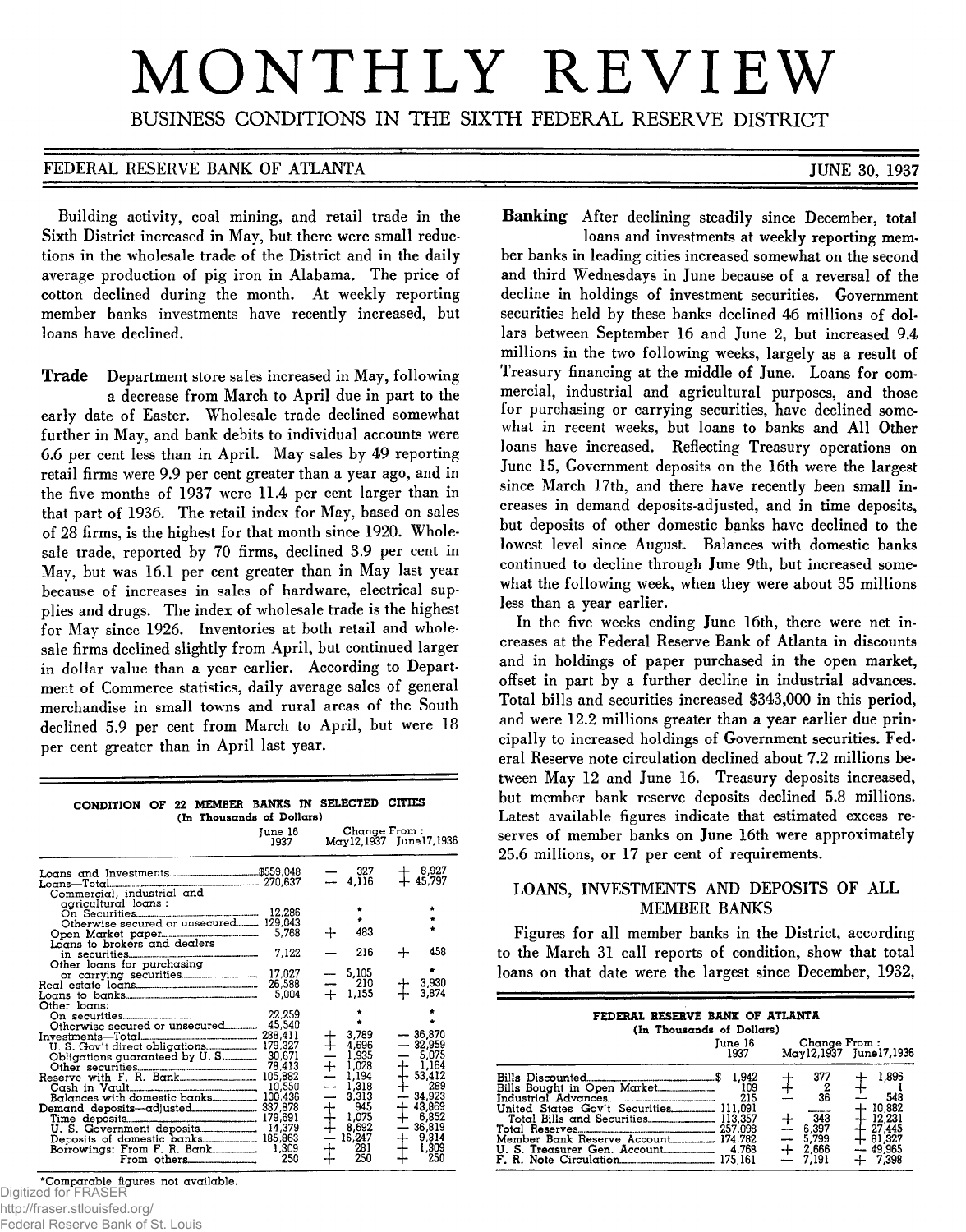| <b>DEBITS TO INDIVIDUAL ACCOUNTS</b>                                                                      |                                                                                              |                                                                                              |                                                                                              |  |  |  |  |  |  |
|-----------------------------------------------------------------------------------------------------------|----------------------------------------------------------------------------------------------|----------------------------------------------------------------------------------------------|----------------------------------------------------------------------------------------------|--|--|--|--|--|--|
| (In Thousands of Dollars)<br>May 1937<br>May 1936<br>April 1937                                           |                                                                                              |                                                                                              |                                                                                              |  |  |  |  |  |  |
| ALABAMA<br>Mobile                                                                                         | 85.717<br>3,207<br>38,073<br>22,409                                                          | s<br>94.726<br>$3,313$<br>$36,738$<br>25,320                                                 | 71,366<br>s<br>2,230<br>29,566<br>19,006                                                     |  |  |  |  |  |  |
| <b>FLORIDA</b><br>Jacksonville_____________________<br>Miami<br>Pensacola                                 | 75,186<br>36,304<br>8,866<br>29.635                                                          | 80,605<br>46,981<br>9.057<br>31,217                                                          | 74.242<br>31,953<br>7,708<br>24.304                                                          |  |  |  |  |  |  |
| <b>GEORGIA</b><br>Albany<br>Atlanta<br>Augusta<br>Brunswick<br>Elberton<br>Newnan<br>Savannah<br>Valdosta | 4,335<br>179,203<br>18,423<br>3,071<br>14.853<br>1,238<br>13,835<br>2,279<br>35,578<br>4.163 | 4,932<br>179,213<br>19,414<br>2,858<br>15,958<br>1,329<br>15,305<br>2,760<br>34,661<br>3,650 | 3,290<br>150,515<br>17,288<br>2,219<br>10,629<br>1.201<br>12,130<br>1.662<br>28,969<br>2,793 |  |  |  |  |  |  |
| <b>LOUISIANA</b><br>New Orleans                                                                           | 206,490                                                                                      | 218.949                                                                                      | 183,646                                                                                      |  |  |  |  |  |  |
| <b>MISSISSIPPI</b><br>Hattiesburg___________________<br>Meridian<br>Vicksburg________________________     | 4,730<br>24,383<br>10.321<br>6,823                                                           | 5,241<br>29,154<br>11,259<br>7,635                                                           | 4,148<br>21,999<br>9,020<br>5.966                                                            |  |  |  |  |  |  |
| <b>TENNESSEE</b><br>Knoxville<br>Nashville 77,573<br>TOTAL 26 Cities \$976,293                            | 41,806<br>27,792<br>77,573                                                                   | 43.019<br>30,063<br>92,231<br>\$1,045,588                                                    | 35.940<br>24,320<br>73,402<br>\$849,512                                                      |  |  |  |  |  |  |

and that investments, although somewhat smaller than on the two immediately preceding call dates (December 31 and June 30, 1936) were with these exceptions the largest in many years. Demand and time deposits, and deposits of other banks, were substantially larger than a year earlier, but Government deposits were somewhat smaller. In the table are compared some of the important items.

|  | all member banks in sixth district |                           |  |
|--|------------------------------------|---------------------------|--|
|  | (In Thousands of Dollars)          |                           |  |
|  | Mar. 31<br>5000                    | $G$ hange from : $\ldots$ |  |

|                                                                                                                        | 1937                                                          |                                                                                        | Dec.31, 1930 Mar.4, 1930                                                           |
|------------------------------------------------------------------------------------------------------------------------|---------------------------------------------------------------|----------------------------------------------------------------------------------------|------------------------------------------------------------------------------------|
| Total Loans<br>Total Investments<br>Demand Deposits<br>Time Deposits<br>Government Deposits<br>Deposits of Other Banks | 469,129<br>554.760<br>779.656<br>341.341<br>34.004<br>278.669 | $-2.960$<br>$+$ 9.898<br>$-12.858$<br>$+27.846$<br>$+ 6.945$<br>$-43.839$<br>$-15.755$ | $+138,338$<br>$+89.628$<br>$\pm$ 48,710<br>6.029<br>┿<br>5,530<br>15,585<br>÷<br>+ |
|                                                                                                                        |                                                               |                                                                                        |                                                                                    |

Agriculture Cash receipts from the sale of principal farm products, with Government benefit payments added, were somewhat smaller in April than in March, but were 49 per cent greater than a year earlier. Government payments in April of 6.8 millions of dollars were 23 per cent greater than a year ago.

Spot cotton prices at the ten designated markets were comparatively stable during May, in contrast to the abrupt rise in March and the rather sharp decline in April. The average for May was 13.12 cents, compared with 13.91 cents in April, and 14.15 cents in March. Prices continued comparatively steady in the first few days of June, but declined in the second week.

In most parts of the District rainfall was somewhat Digitized for FRASER ficial rains have been had in the first half of June. The June 1 estimates by the Department of Agriculture indicate larger production of wheat, oats and rye this year than last. Production estimates of oranges and grapefruit in Florida increased from May 1st to June 1st. The June estimate of peach production indicates a much smaller crop than that realized in 1936 in five states of the District, but the Tennessee crop is expected to be larger than that of last year.

**Industry** Employment and payrolls at firms in this District reporting to the Bureau of Labor Statistics declined in April 1.9 per cent and 0.2 per cent, respectively, after reaching in March new high levels for recent years. The decline in Alabama was due to a strike of coal miners, and in Florida there were declines at canning establishments, hotels, laundries, retail firms and public utilities.

The value of building permits issued at twenty reporting cities increased substantially in May to a figure 46.5 per cent greater than a year earlier, and except for July of last year the May total was the largest for any month in eight years. The January-May total is also the largest for that period since 1929. Value of contracts awarded in May increased over April in Florida, Louisiana and Mississippi, and was greater than a year ago in Alabama, Florida, Louisiana and Mississippi. Total awards in the District were 6.3 per cent larger than in April and 29.4 per cent greater than in May last year. The five-months total of contracts awarded in the District is 11.8 per cent larger than for that part of 1936, and the largest for the period since 1930. Residential contracts declined slightly from April, but were 30.4 per cent greater than a year ago, and for the five months were 40.3 per cent greater than in that part of 1936 and the largest for the period since 1929.

Production at lumber mills averaged slightly higher in May than at that time last year, but orders and shipments were less. Press reports indicate a reduced demand except from railroads and car manufacturers. Operations at cotton seed oil mills were further reduced in May, but crushings and production were the largest for the month in four years. Since the termination of the strike by coal miners, production of coal in Alabama and Tennessee has increased, and in the week ended May 29 output in both states was well above the corresponding week a year earlier. Daily average production of electric power increased slightly in April, although total production was smaller. Production of pig iron in Alabama on a daily average basis declined 2 per cent in May, but was 18.5 per cent greater than a year ago, and the January-May total was the largest for that period in seven years. Furnaces active early in June numbered 17. Receipts of turpentine and rosin increased seasonally in May and were at about the same level as in May last year, but stocks were smaller. Prices of rosin continued much higher than a year ago, but quotations on turpentine were slightly less.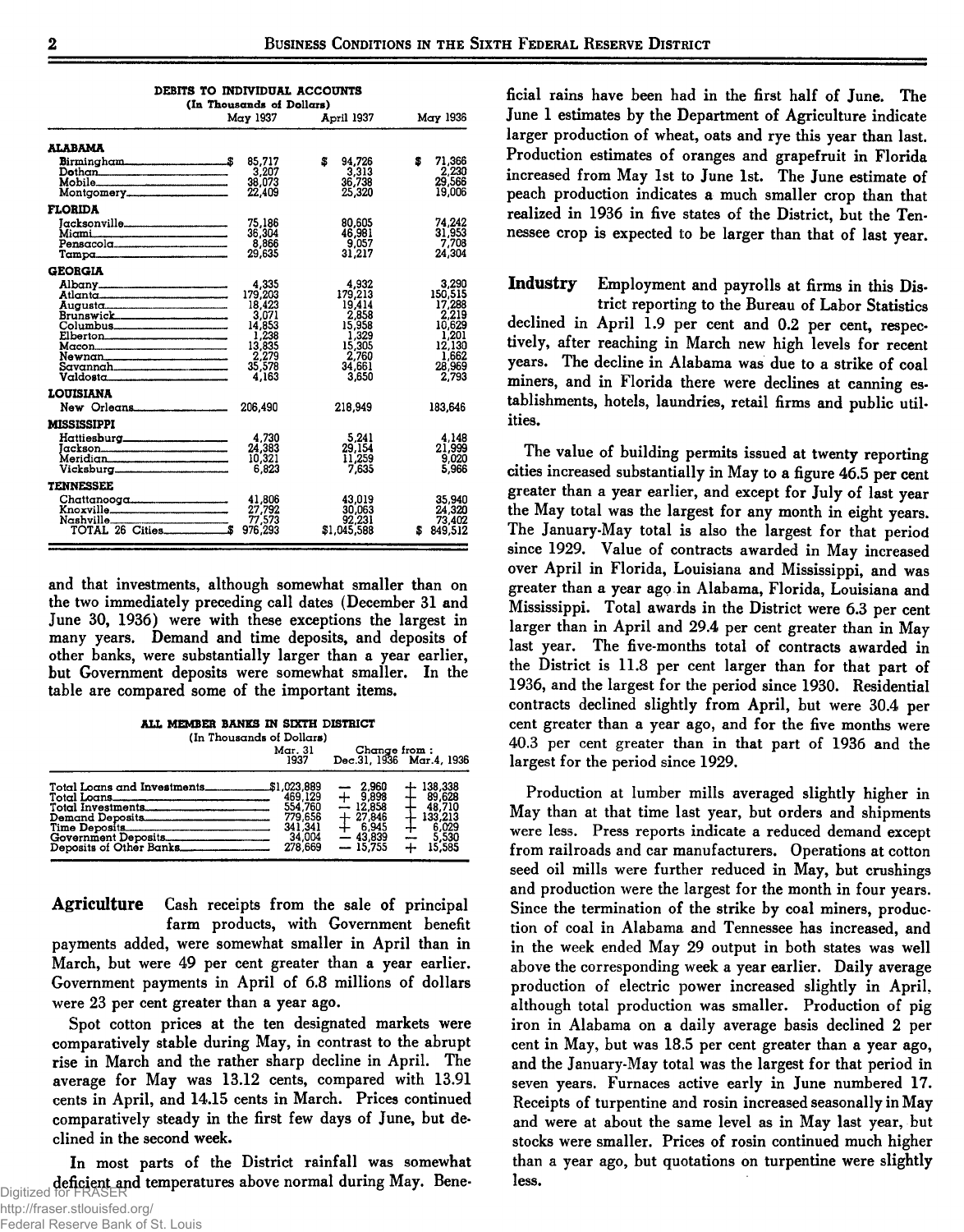#### SIXTH DISTRICT BUSINESS STATISTICS SALES **STOCKS** SALES Jan.-May STOCKS Collec-<br>
May 1937 Compared Compared Compared Hatio<br>
With : With With With May 1937<br>
With :

|                                                                                                                                                                                                                                                                                                                                                                                                                           | April 1937 May 1936 Year Ago   May 1936                               |                    |                                                                                                 |                                                                |                                                                                                       |   |                                                                                                                       | 1937                                                                                                          |
|---------------------------------------------------------------------------------------------------------------------------------------------------------------------------------------------------------------------------------------------------------------------------------------------------------------------------------------------------------------------------------------------------------------------------|-----------------------------------------------------------------------|--------------------|-------------------------------------------------------------------------------------------------|----------------------------------------------------------------|-------------------------------------------------------------------------------------------------------|---|-----------------------------------------------------------------------------------------------------------------------|---------------------------------------------------------------------------------------------------------------|
| RETAIL TRADE<br>HEADE<br>Allanta 1840<br>Allanta 19.5<br>Birmingham<br>Chattanooga 18.9<br>Montgomery<br>14.1<br>Nashville<br>Nashville<br>Nashville<br>26.5<br>New Orleans<br>27.6.5<br>Olber Cities<br>DISTRICT (49 firms)<br>-7.2.6<br>DISTRICT (49 firms)<br>-7.3                                                                                                                                                     | $+18.1$<br>$+16.3$<br>$+12.4$<br>$+12.4$<br>$+4.4$<br>$+9.9$          | $+13.1$            |                                                                                                 | $+14.7$<br>$+15.2$<br>$+15.8$<br>$+14.1$<br>$-10.8$<br>$+11.4$ |                                                                                                       |   | +17.7<br>$+16.4$<br>+16.7<br>+22.4<br>+22.8<br>+16.0<br>+15.1                                                         | 26.8<br>34.9<br>30.3<br>27.8<br>$\frac{37.5}{35.5}$<br>32.1                                                   |
| <b>WHOLESALE TRADE</b><br>$\begin{array}{rcl}\n\textbf{Groceries} & = & 6.4 \\ \textbf{Droceries} & = & -12.4 \\ \textbf{Bry Goods} & = & -12.4 \\ \textbf{Hardware} & = & -10.7 \\ \textbf{Furmiture} & = & -10.7 \\ \textbf{Electrical Supplies} & = & 14.0 \\ \textbf{Drugs} & = & 5.4 \\ \end{array}$                                                                                                                 | $\begin{array}{r} .30 \\ -4.1 \\ +69.3 \\ +9.8 \\ +16.1\n\end{array}$ | $= 5.6$<br>$= 0.3$ |                                                                                                 | $+10.3$<br>$+12.2$<br>$+33.8$<br>$+23.4$<br>$+70.6$<br>$+9.2$  |                                                                                                       |   | $+36.5$<br>$+17.3$<br>$+57.7$<br>$+26.5$                                                                              | 79.5<br>34.5<br>50.5<br>44.8                                                                                  |
| TOTAL (70 firms) $-3.9$ $+16.1$ $+24.6$                                                                                                                                                                                                                                                                                                                                                                                   |                                                                       |                    |                                                                                                 |                                                                |                                                                                                       |   |                                                                                                                       | 59.4                                                                                                          |
|                                                                                                                                                                                                                                                                                                                                                                                                                           | May<br>1937                                                           |                    | April                                                                                           |                                                                |                                                                                                       |   | ( <b>000 Omitted</b> )<br>April May Jan.-May, Incl.<br>1937 <u>1936 1937 1936</u>                                     |                                                                                                               |
| <b>COMMERCIAL FAILURES</b><br><b>DISTRICT</b><br>Number (Actual)<br>Liabilities                                                                                                                                                                                                                                                                                                                                           | $\frac{33}{224}$                                                      | \$                 | $\frac{35}{355}$                                                                                | $\mathbf{s}$                                                   | 17<br>150                                                                                             | s | 158<br>1,493                                                                                                          | \$<br>130<br>2,585                                                                                            |
| Lichilities.<br>CONTRACTS AWARDED<br>-DISTRICT 5 18,779 \$<br>Residential of 7,509<br>All Others<br>All Others<br>All Others<br>1,179<br>2,193<br>2,193<br>2,193<br>2,193<br>Au Cuers<br>Alabama<br>Alabama<br>Plorida<br>Florida<br>English and the second of the second of the second of the Mississippi<br>Tennessee<br>Constant of the second of the second of the second of the second of the second of the second o |                                                                       |                    | $$17,664$<br>$$7,741$<br>$923$<br>1,407<br>5,809<br>3,636<br>3,156<br>2,230<br>3,926            |                                                                | $$14,512$<br>5,760<br>8,752<br>957<br>4,961<br>$\frac{3,203}{2,772}$<br>$\frac{2,631}{2,629}$         |   | \$89,726<br>32,915<br>56,811<br>6,701<br>39,205<br>13,800<br>16,453<br>12,190<br>16,315                               | \$80,236<br>23,456<br>56,780<br>15,089<br>27,564<br>11,667<br>14,826<br>7,272<br>15,949                       |
| <b>BUILDING PERMITS---</b><br>PIG IRON PRODUCTION-Tons                                                                                                                                                                                                                                                                                                                                                                    |                                                                       |                    | 4,968 \$                                                                                        |                                                                | 5,000<br>667<br>$332$<br>$385$<br>$200$<br>$3200$<br>3,229                                            |   | \$26,309<br>1,878<br>1,822<br>$\begin{smallmatrix} 2.172\ 2.366\ 1.525\ 16.546 \end{smallmatrix}$                     | $$ 23,552$<br>2,295<br>793<br>1.528<br>3,815<br>1,369<br>13,753                                               |
| Alabama                                                                                                                                                                                                                                                                                                                                                                                                                   | 202                                                                   |                    | 200                                                                                             |                                                                |                                                                                                       |   | 171 1,028                                                                                                             | 806                                                                                                           |
|                                                                                                                                                                                                                                                                                                                                                                                                                           | May<br>1937                                                           |                    | April<br>1937                                                                                   |                                                                |                                                                                                       |   | (000 Omitted)<br>May Hug.-May, Incl.<br>1936 1936-37 1935-36                                                          |                                                                                                               |
| COTTON CONSUMPTION<br>-Bales<br>Georgia<br>Alabama<br>Tennessee<br>Tennessee<br>COTTON SEED CRUSHED-                                                                                                                                                                                                                                                                                                                      | 133<br>73<br>16<br>222                                                |                    | $\begin{array}{c} 141 \\ 75 \end{array}$<br>17                                                  |                                                                | 103<br>58<br>13                                                                                       |   | 1,314<br>$\begin{array}{c} 722 \\ 161 \end{array}$<br>$2\overline{3}3$ $1\overline{7}4$ $2,\overline{1}9\overline{7}$ | 1,000<br>568<br>126<br>1,694                                                                                  |
| $Tons**$ 62                                                                                                                                                                                                                                                                                                                                                                                                               |                                                                       |                    | 91                                                                                              |                                                                | 40                                                                                                    |   | 1,819                                                                                                                 | 1,421                                                                                                         |
| <b>FERTILIZER TAG SALES—</b>                                                                                                                                                                                                                                                                                                                                                                                              |                                                                       |                    |                                                                                                 |                                                                |                                                                                                       |   | 692 127 2,606                                                                                                         | 1,988                                                                                                         |
| 6 States<br>** Georgia, Alabama, Louisiana, and Mississippi.                                                                                                                                                                                                                                                                                                                                                              |                                                                       |                    |                                                                                                 |                                                                |                                                                                                       |   |                                                                                                                       |                                                                                                               |
|                                                                                                                                                                                                                                                                                                                                                                                                                           | April<br>1937                                                         |                    | March<br>1937                                                                                   |                                                                | $(000 \text{ Omited})$<br>April<br>1936                                                               |   | Jan.-April, Incl.<br>1937                                                                                             | 1936                                                                                                          |
| FARM INCOME-Six States \$ 56,274<br>Alabama<br>Florida<br>Louisiana<br>Mississippi<br>Tennessee                                                                                                                                                                                                                                                                                                                           | $7,796$<br>18,707<br>5,559<br>7,676<br>6,794<br>9.742                 |                    | \$74,952<br>12,824<br>20,650<br>$\frac{9,148}{7,315}$<br>13,539<br>11,476                       |                                                                | \$37,743<br>3,586<br>5,068<br>4,959<br>5,111<br>5,696                                                 |   | \$257,181<br>36,738<br>68,103<br>35,100<br>28,816<br>43,262<br>45,162                                                 | \$162,721<br>22,500<br>52,316<br>24,625<br>14,146<br>21,039<br>28,095                                         |
| ELECTRIC POWER<br>PRODUCTION--kw Hours<br>Muburut 10N-kw Hours<br>Muburut 10N-kw Hours<br>229,424<br>Florida 75,623<br>Georgia 151,402<br>Musisman 128,656<br>Mississippi 4,700<br>Total Six States 102,883<br>By Water Power 443,235<br>By Water Power 2449,453                                                                                                                                                          |                                                                       |                    | 247,969<br>79,744<br>138,648<br>122,586r<br>4,877<br>121,309<br>715,133r<br>468,177<br>246,956r |                                                                | 171,207<br>70,745<br>150,954<br>114,289<br>4,262<br>4,262<br>127,420<br>638,877<br>427,742<br>211,135 |   | 929,990<br>311,655<br>576,830<br>490,065<br>19,937<br>435,177<br>2,763,654<br>1,792,145<br>971,509                    | 741,255<br>289,017<br>527,735<br>467,932<br>17,371<br>516,173<br>559,483<br>2,559,483<br>1,683,962<br>875,521 |
| COAL PRODUCTION-Tons                                                                                                                                                                                                                                                                                                                                                                                                      | 124<br>176                                                            |                    | 1,420<br>593                                                                                    |                                                                | 940<br>402                                                                                            |   | 3,933<br>1,714                                                                                                        | 3,926<br>1,770                                                                                                |
| Revised                                                                                                                                                                                                                                                                                                                                                                                                                   |                                                                       |                    |                                                                                                 |                                                                |                                                                                                       |   |                                                                                                                       |                                                                                                               |

#### Digitized for FRASER

http://fraser.stlouisfed.org/

Federal Reserve Bank of St. Louis

## SIXTH DISTRICT BUSINESS INDEXES<br>(1923-1925=100 except as noted)<br>May 1937 April 1937 May 1936

| <b>DEPARTMENT STORE SALES*</b> Unadjusted<br>DISTRICT (28 firms)<br>Allanta Birmingham<br>Birmingham<br>Chattanooga Birmingham<br>Chattanooga Birmingham<br>Nashville<br>New Orleans<br>23.4<br>114.1<br>192.4<br>23.4                                 |              |                               |                |
|--------------------------------------------------------------------------------------------------------------------------------------------------------------------------------------------------------------------------------------------------------|--------------|-------------------------------|----------------|
|                                                                                                                                                                                                                                                        |              | 106.2                         | 103.1          |
|                                                                                                                                                                                                                                                        |              | 182.6                         | 178.3          |
|                                                                                                                                                                                                                                                        |              | $\frac{94.1}{74.4}$           | 95.3           |
|                                                                                                                                                                                                                                                        |              |                               | 82.4           |
|                                                                                                                                                                                                                                                        |              | 90.2                          | 101.5          |
|                                                                                                                                                                                                                                                        |              | 91.8                          | 84.3           |
|                                                                                                                                                                                                                                                        |              |                               |                |
| DEPARTMENT STORE SALES* Adjusted                                                                                                                                                                                                                       |              |                               |                |
|                                                                                                                                                                                                                                                        |              | 107.3                         | 102.1          |
|                                                                                                                                                                                                                                                        |              | 179.0                         | 169.8          |
|                                                                                                                                                                                                                                                        |              | $\frac{98.0}{77.5}$           | 94.4           |
|                                                                                                                                                                                                                                                        |              |                               | 80.0           |
| EPARTMENT STORE SALES Adjusted<br>DISTRICT (28 firms)<br>DISTRICT (28 firms)<br>Birmingham<br>Birmingham<br>Chattanooga<br>Nashville<br>Nashville<br>New Orleans<br>New Orleans<br>25.8<br>102.8<br>95.3                                               |              | 93.0                          | 91.4<br>86.9   |
|                                                                                                                                                                                                                                                        |              | 90.9                          |                |
| DEPARTMENT STORE STOCKS Unadjusted<br>DISTRICT (24 firms)<br>Atlanta Birmingham<br>Chattanooga Physical Contract Captains (22.9 firms)<br>Chattanooga Physical Captains (22.9 for Cheap Captains (23.5 New Orleans                                     |              |                               |                |
|                                                                                                                                                                                                                                                        |              |                               |                |
|                                                                                                                                                                                                                                                        |              | - 78.5                        | 62.8<br>98.3   |
|                                                                                                                                                                                                                                                        |              | 78.5<br>126.5<br>77.0<br>68.3 | 61.8           |
|                                                                                                                                                                                                                                                        |              |                               | 53.2           |
|                                                                                                                                                                                                                                                        |              | 68.5                          | 51.7           |
|                                                                                                                                                                                                                                                        |              | 65.0                          | 54.7           |
|                                                                                                                                                                                                                                                        |              |                               |                |
|                                                                                                                                                                                                                                                        |              |                               |                |
|                                                                                                                                                                                                                                                        |              | 74.8                          | 61.6           |
|                                                                                                                                                                                                                                                        |              | 120.5                         | 97.3           |
|                                                                                                                                                                                                                                                        |              | 73.3                          | 60.6           |
|                                                                                                                                                                                                                                                        |              | 65.0                          | 52.2           |
|                                                                                                                                                                                                                                                        |              | 65.9                          | 51.2           |
|                                                                                                                                                                                                                                                        |              | 62.5                          | 54.2           |
|                                                                                                                                                                                                                                                        |              |                               |                |
|                                                                                                                                                                                                                                                        |              | $89.0$<br>$59.1$              | 69.4<br>49.7   |
|                                                                                                                                                                                                                                                        |              |                               |                |
|                                                                                                                                                                                                                                                        |              | 64.7                          | 56.8           |
|                                                                                                                                                                                                                                                        |              | 99.3                          | 76.0           |
|                                                                                                                                                                                                                                                        |              | 86.0                          | $79.3$<br>82.5 |
|                                                                                                                                                                                                                                                        |              | 95.7                          |                |
| CONTRACTS AWARDED-DISTRICT<br>Ali Others<br>Ali Others<br>Floridg<br>Floridg<br>Corgian Content Content Content Content<br>Content Content Content Content<br>Mississippi<br>Tennessee<br>Tennessee<br>Content Content Content<br>Mississippi<br>Conte |              |                               |                |
|                                                                                                                                                                                                                                                        |              | 50.3                          | 41.3           |
|                                                                                                                                                                                                                                                        |              | 55.2                          | 41.0           |
|                                                                                                                                                                                                                                                        |              | 47.1<br>30.8                  | 41.5           |
|                                                                                                                                                                                                                                                        |              | 40.1                          | 20.9<br>34.2   |
|                                                                                                                                                                                                                                                        |              | 54.6                          | 48.1           |
|                                                                                                                                                                                                                                                        |              | 50.2                          | 44.1           |
|                                                                                                                                                                                                                                                        |              | 115.7                         | 136.5          |
|                                                                                                                                                                                                                                                        | 37.9         | 70.8                          | 47.4           |
|                                                                                                                                                                                                                                                        |              |                               |                |
| BUILDING PERMITS-20 Cities                                                                                                                                                                                                                             | 65.1         | 44.1                          | 44.4           |
|                                                                                                                                                                                                                                                        |              | 22.8                          | 43.1           |
| Atlanta<br>Birmingham<br>Jacksonville<br>Jacksonville<br>34.4                                                                                                                                                                                          |              | 18.4                          | 12.7           |
| Facksonville 34.4<br>Nashville 243.1                                                                                                                                                                                                                   |              | 56.8                          | 40.3           |
|                                                                                                                                                                                                                                                        |              | 29.2                          | 60.7           |
| New Orleans<br>15 Other Cities                                                                                                                                                                                                                         | 27.9<br>75.5 | 17.9                          | 15.5           |
|                                                                                                                                                                                                                                                        |              | 63.2                          | 58.9           |
|                                                                                                                                                                                                                                                        |              |                               |                |
| PIG IRON PRODUCTION-ALABAMA*____                                                                                                                                                                                                                       | 85.4         | 87.2                          | 72.1           |
| COTTON CONSUMPTION-3 STATES*                                                                                                                                                                                                                           | 179.8        | 189.4                         | 141.2          |
| Georgia 168.6                                                                                                                                                                                                                                          |              | 179.4                         | <b>131.1</b>   |
|                                                                                                                                                                                                                                                        |              | 217.8                         | 166.8          |
|                                                                                                                                                                                                                                                        |              | 170.5                         | 131.3          |
|                                                                                                                                                                                                                                                        |              |                               |                |

| $EMPLOYMENT-(Av, for 1932-100)$             | 144.2 | 156.2  | 131.9 |
|---------------------------------------------|-------|--------|-------|
|                                             | 119.0 | 125.8  | 105.9 |
| <b>G</b> eorgia <u>————————————————————</u> | 152.6 | 151.5  | 133.3 |
|                                             | 125.5 | 124.5  | 112.6 |
|                                             | 118.4 | 119.8  | 110.1 |
|                                             | 141.3 | 140.2  | 125.4 |
| Six States                                  | 140.8 | 143.5  | 127.9 |
|                                             |       |        |       |
| $PAYROLLS - (Av, for 1932 = 100)$           |       |        |       |
|                                             | 229.0 | 235.3  | 181.0 |
|                                             | 94.2  | 97.2   | 85.1  |
|                                             | 205.2 | 199.8  | 161.9 |
|                                             | 153.0 | 148.4  | 128.9 |
|                                             | 162.9 | 164.5  |       |
|                                             | 182.4 |        | 147.8 |
|                                             |       | 179.0  | 152.3 |
|                                             | 185.0 | 185.4  | 150.1 |
| ELECTRIC POWER PRODUCTION*                  |       |        |       |
|                                             | 279.4 |        |       |
|                                             |       | 279.2x | 257.7 |
|                                             | 296.7 | 310.4  | 221.5 |
|                                             | 384.3 | 392.2  | 359.5 |
|                                             | 260.4 | 230.8  | 259.6 |
|                                             | 499.3 | 460.3r | 443.5 |
|                                             | 75.1  | 75.1   | 67.9  |
|                                             | 169.4 | 193.3  | 209.8 |
| By Water Power_________________________     | 340.2 | 347.7  | 328.3 |
|                                             | 212.1 | 203.2  | 179.5 |
|                                             |       |        |       |

April 137 March 1937 April 1936

\*Indexes of department store sales, electric power and pig iron production, and of cotton consumption are on a daily average basis.